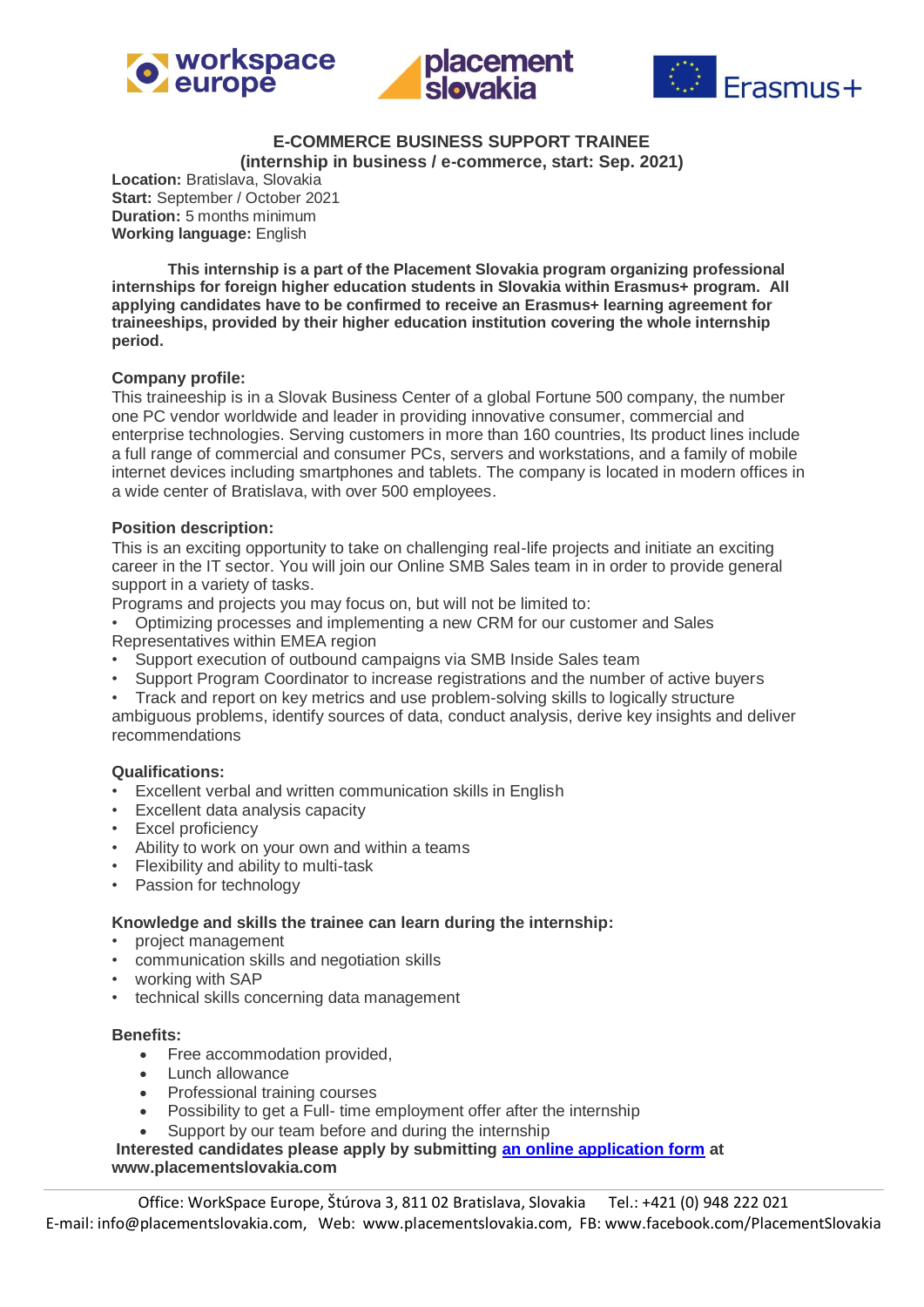





# **BUSINESS SUPPORT TRAINEE (Internship in Business, Start: Sep. 2021)**

**Location:** Bratislava, Slovakia **Start:** September / October 2021 **Duration:** 5 months minimum **Working language:** English

**This internship is a part of the Placement Slovakia program organizing professional internships for foreign higher education students in Slovakia within Erasmus+ program. All applying candidates have to be confirmed to receive an Erasmus+ learning agreement for traineeships, provided by their higher education institution covering the whole internship period.**

## **Company profile:**

This internship would be for a successful Slovak start-up company which is operating internationally as an online yacht search offering more than 8500 yachts in 330+ destinations worldwide. The company provides an opportunity to work with the young international team of committed people having one common goal in mind - satisfied customer.

#### **Position description:**

- Day-to-day pro-active communication with partners in your region by telephone.

- Building productive relationships with partners to ensure that they offer the best availability and pricing conditions;

- First point of contact for partners, answering questions and queries, taking action as needed;

- Providing support to yacht owners in building the webpage for yachts and/or maintaining yachts information on the website;

- Verifying that the website has accurate information on yachts and pictures

- Delivering training by phone to new and or existing yacht owners on how to use extranet and availability system;

- Conducting daily/weekly rate and availability checks on various platforms;
- Assisting in the preparation of market visits, operational planning and projects;
- Supporting Customer Service, assisting in additional tasks and projects when needed;

## **Qualifications:**

- Fluent English
- Passion in business and communication
- Competent computer skills,
- Team player, motivated and enjoys to work in e-travel and hospitality;

#### **Knowledge and skills the trainee can learn during the internship:**

This traineeship is an excellent opportunity to working in young, international and motivated team on the same boat. Communicating for impact. Seeing results and impact of daily job. Being part of fast paced company and contribute to the team goals.

### **Benefits:**

- Free accommodation provided,
- Possibility to get a Full- time employment offer after the treineeship
- Standard support by our team.

## **Interested candidates please apply by submitting [an online application form](https://www.placementslovakia.com/how-to-apply/application-form) at www.placementslovakia.com**

Office: WorkSpace Europe, Štúrova 3, 811 02 Bratislava, Slovakia Tel.: +421 (0) 948 222 021 E-mail: info@placementslovakia.com, Web: www.placementslovakia.com, FB: www.facebook.com/PlacementSlovakia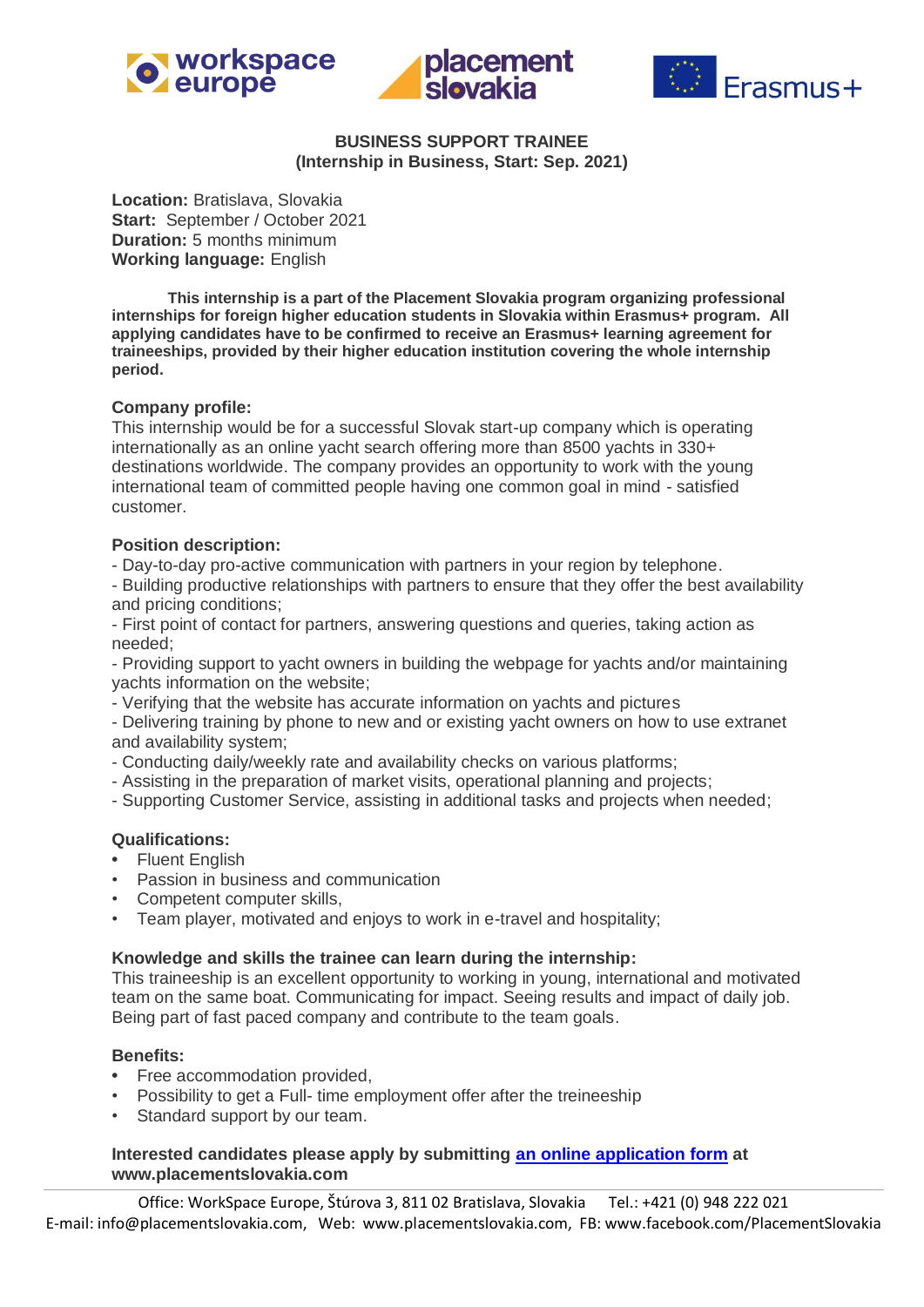





## **SALES CONSULTANT TRAINEE (internship in sales & logistics, start Sep. 2021)**

**Location:** Bratislava, Slovakia **Start:** September / October 2021 **Duration:** 5 months minimum **Working language:** English/French or English/Spanish

**This internship is a part of the Placement Slovakia program organizing professional internships for foreign higher education students in Slovakia within Erasmus+ program. All applying candidates have to be confirmed to receive an Erasmus+ learning agreement for traineeships, provided by their higher education institution covering the whole internship period.**

#### **Company profile:**

This position is for an international logistics startup size company specializing in emergency freight solutions for the industry with headquaters in France. It offers premium logistics services such as air charter, on board courier, priority freight worldwide. Moreover, the primary goal is to be recognized as a unique problem solver when a customer meet a critical situation. Slovak branch has been recently set up with a small team and is ready to be developed.

#### **Position description:**

After an internal training, your mission will consist in contacting new industrial customers, introducing them our solutions in order to promote our services.

Responsibilities will include:

- looking for new industrial clients (B to B calls),
- following up via personalised emails, regular update calls, newsletter and marketing campaigns.
- participating in the organization of transport operations (with guidance),
- writing/translating articles in your native language for the website, blogs and brochures.

#### **Qualifications:**

- Higher Education Student/graduate
- Spanish or French native language is a must have.
- English: intermediate level as a minimum (in order to communicate with the team)
- positive attitude: willing to improve the customer satisfaction & experience
- sales and marketing sensibility
- strong attention to details
- familiarity with editing and design software (e.g. Photoshop, InDesign) is a plus.
- no logistics skills are required.

#### **Knowledge and skills the trainee can learn during the internship:**

Being in a small team (new office being launched in Bratislava) you will be working closely with your manager and colleagues and get a firsthand view of many aspects of the business development. You will get various experiences and broaden your skill set. Regarding sales skills, you will learn how to address to B to B customers in the industrial sector. You will boost your selfconfidence when speaking to any type of customer from junior profile to executive manager level.

### **Benefits:**

- Free accommodation provided.
- Possibility to get a Full- time employment offer after the internship
- Support by our team before and during the internship

## **Interested candidates please apply by submitting [an online application form](https://www.placementslovakia.com/how-to-apply/application-form) at www.placementslovakia.com**

Office: WorkSpace Europe, Štúrova 3, 811 02 Bratislava, Slovakia Tel.: +421 (0) 948 222 021 E-mail: info@placementslovakia.com, Web: www.placementslovakia.com, FB: www.facebook.com/PlacementSlovakia